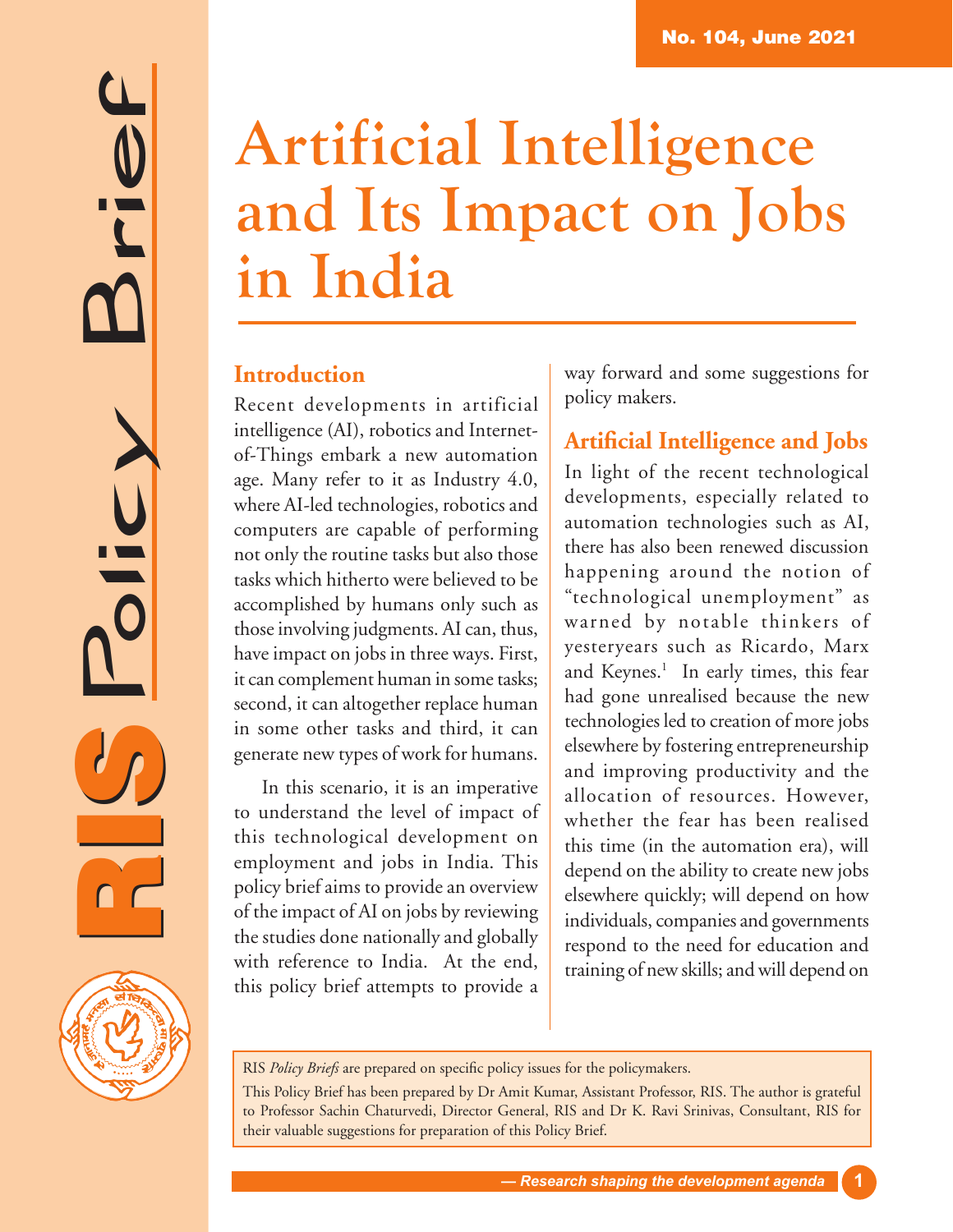- 1 ADB. 2018. P. 58.
- <sup>2</sup> World Bank. 2016. P. 127.
- <sup>3</sup> https://www.gartner. com/en/newsroom/ press-releases/2017- 12-13-gartner-saysby-2020-artificialintelligence-will-createmore-jobs-than-iteliminates

how well the social protection measures are put in place to deal with the issue of displaced workforce.<sup>2</sup>

There is considerable literature on the issue of the impact of AI on the jobs and employment (Frey and Osborne, 2013; McDonald, 2017; Finnigan, 2016; Bessen, 2018; Acemoglu and Restrepo, 2018; Walch, 2019; Petropoulos, 2018; Krasadakis, 2018; Thomas, 2020; MAPI, 2019; Wilson *et al*, 2017; Frank *et al*, 2019). This set of literature depicts a mixed scenario, where it is envisaged that there will be job losses in certain sectors while there will be generation of new jobs in some other sectors. However, most of the available literature has taken into account the impact of AI on jobs in the developed countries. There are not many studies in the Indian context.

There have been number of studies carried out globally, estimating the overall impact of automation (inclusive of AI and other technologies) on job loss. Frey and Osborne (2017) in their study predicted that 47 per cent of the jobs in the USA are at risk of displacement in the next 10 to 15 years due to automation. Similarly, McKinsey (2017) found that about  $1/3^{rd}$  of the activities in 60 per cent of jobs are automatable.

There are also studies which have estimated future job creations due to the deployment of AI. Gartner in their study found that AI would lead to a creation of about 2 million jobs by 2025.3 WEF (2018), based on their extensive global survey of companies representing 15 million workers, estimated that by 2022 there would be decline of about 0.98 million jobs and a gain of about 1.74 million jobs, owing to Industry 4.0

technological developments (inclusive of AI). The WEF (2018) Report also stated that across all industries, by 2022, the cluster of emerging professions will increase its share of employment from 16 per cent to 27 per cent, whereas the employment share of declining roles will decrease from currently 31 per cent to 21 per cent.

The recently released *Future of Jobs Report 2020* (WEF, 2020) has found that there has been a significant increase in the number of firms expecting to adopt non-humanoid robots and artificial intelligence in the near future. The Report further states that the artificial intelligence is finding wide adaptation among the sectors such as digital information and communications, financial services, healthcare, and transportation industries. It estimates that by 2025, "*85 million jobs may be displaced by a shift in the division of labour between humans and machines, while 97 million new roles may emerge that are more adapted to the new division of labour between humans, machines and algorithms"*.

# **Estimating Jobs Loss/Gain Due to AI for India**

Capgemini (2017), in their report based on an extensive survey in 9 countries (including India), found that countrywise, India (with 58 per cent of companies surveyed already implementing AI) is the global leader in implementing AI at scale, followed by Australia (49 per cent), Italy (44 per cent), Germany (42 per cent), UK (35 per cent) and USA (32 per cent). According to the report, the main reasons for India becoming a leader could be the establishment of large number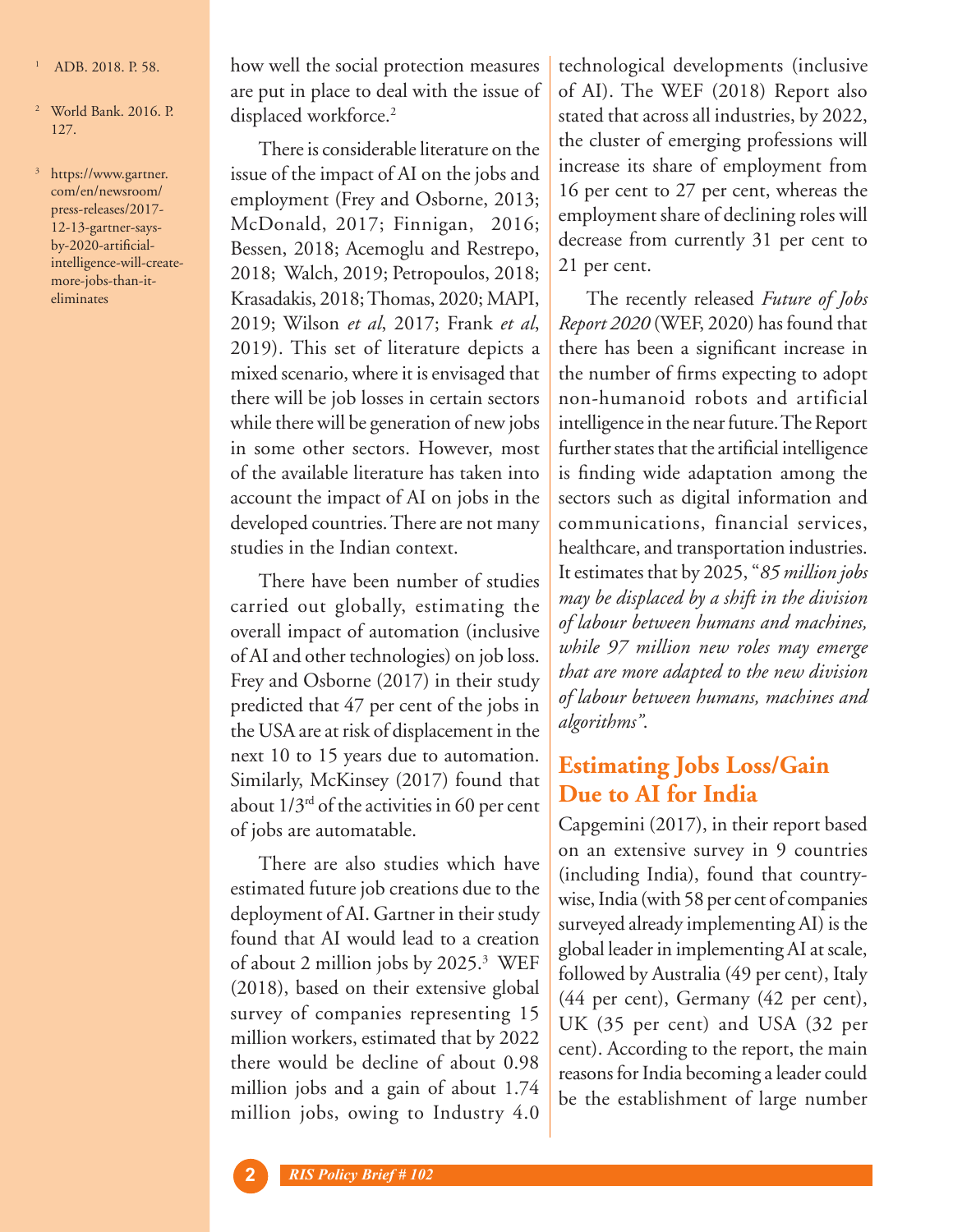of innovation centres by organisations (which focus on AI) and the presence of a favorable regulatory environment in light of the government's support through initiatives like "Digital India". The report also stated that 83 per cent of the executives of large organisations surveyed said that AI has created new job roles and 67 per cent of such new jobs were created at the level of manager or above.<sup>4</sup> A majority of organisations (63 per cent) surveyed stated that AI has been augmenting human output and hasn't negatively impacted jobs. In the survey, it was also found that 71 per cent organisations have proactively initiated up-skilling and re-skilling employees with new skills to deal with the impact of AI.5

Accenture (2017), based on its analysis, stated that AI has the potential to add USD 957 billion, or 15 per cent of current Gross Value Added (GVA), to India's economy in 2035. It also argued that there will be no negative impact on long-term employment and it will remain constant.BCG (2018) in its analysis, based on global survey of over 1000 executives from 12 countries including India, found that percentage of early AI adopting companies in India (19 per cent) is third highest in world, only after the USA (25 per cent) and China (23 per cent), while the share of Indian companies planning to implement AI within the next three years is 96 per cent, ahead of USA (87 per cent) and China (94 per cent).

Infosys (2018), based on a survey of 1,053 global C-level executives as well as IT decision makers, across seven countries, namely Australia, China, France, Germany, India, UK and USA,

found that about 75 per cent of the Indian enterprises are already experiencing a positive return on their AI investment followed by USA (71 per cent) and China (61 per cent). The major drivers identified are better insights to improve time efficiencies, increased production, reduced operating costs, improved customer retention etc.<sup>6</sup> Though there are variations on the actual data of the share of Indian AI implementing companies, one thing is clear that the Indian companies are quite forthcoming in terms of adopting AI.

Some studies have estimated the impact of AI on jobs at sectoral levels including the job levels. Capgemini (2017), based on their extensive survey of 993 respondents from companies implementing AI across a range of sectors in nine countries (including India), stated that sector-wise the share of AI deployment at scale has been as follows (Table 1). The study found that the sectors such as telecom, retail, and banking have seen the highest implementation of AI at scale.

CIS (2018), in its report on "AI and the Manufacturing and Services Industry in India" has stated that it has been been estimated that "*employment opportunities will increase from 38 million to 46-48 million by 2022 in the organised manufacturing and services sector with the rise in AI technologies*".

Gent (2017) has argued that "*rapidly improving automation technology is allowing software to carry out routine IT support work and repetitive back office tasks previously performed by humans*". These are the very tasks that global MNCs have originally outsourced to India and

- <sup>4</sup> Capgemini. 2017. P.10.
- <sup>5</sup> Capgemini. 2017. P.11.
- <sup>6</sup> Infosys. 2018. P. 10.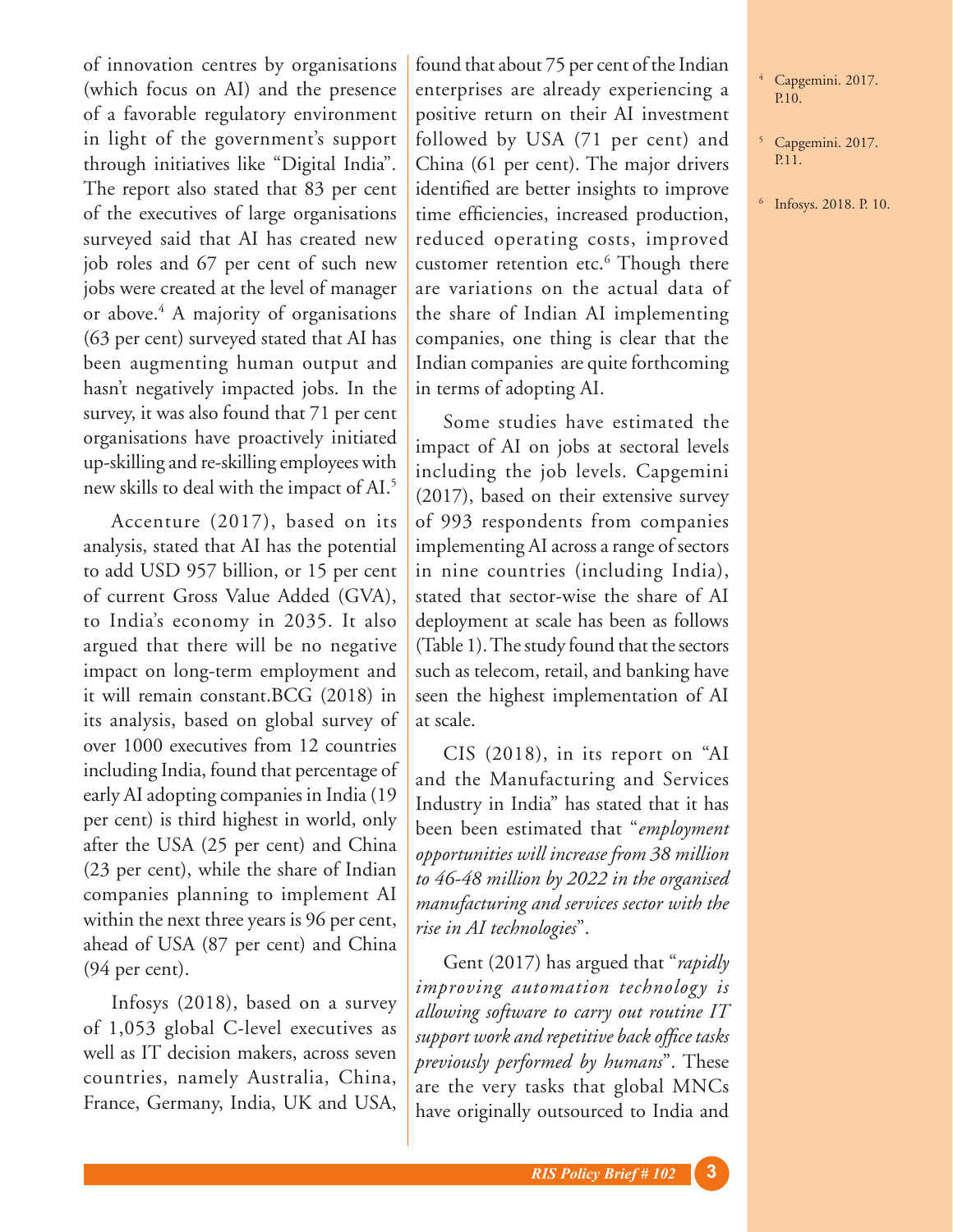| <b>Sector</b>    | Share (in $\%$ ) |
|------------------|------------------|
| Telecom          | 49               |
| Retail           | 41               |
| Banking          | 36               |
| <b>Utilities</b> | 34               |
| Insurance        | 31               |
| Automotive       | 26               |
| Manufacturing    | 20               |

## **Table 1: Share of AI Implementers that are Deploying AI at Scale (by sector)**

*Sourc*e: Capgemini (2017)

where the bulk of India's ITeS workforce is employed. Thus, there exists a real danger of widespread job loss in the IT sector, as AI becomes more pervasive. However, he argued that this impact will go hand-in-hand with the creation of new job opportunities in emerging areas such as data scientists, artificial intelligence programmer and big data analyst, but these will require new skills and probably fewer employees.

PwC (2018) also shared the similar stance and stated that the IT/ITES sector may potentially be the most disrupted sector by AI/machine learning solutions, indicating that the sector may replace repetitive manual jobs. The report further argued that with the increasing implementation of AI in organisations, there could be some concerns regarding displaced jobs. But there will be long-term benefits of leveraging AI in businesses as productivity increases, which in turn, "*would create higher value involvement opportunities for the workforce",* thus outweighing the potential short-term employment concerns".

The Task Force on AI, constituted by the Ministry of Commerce and Industry, in its report (MoCI, 2018) had identified ten important domains of relevance for India, wherein AI can play a critical role in India's economic transformation. These domains are namely manufacturing, fin-tech, healthcare, agriculture/food processing, education, retail/consumer engagement, aid for differently-abled/ accessibility technology, environment, national security and public utility services.

PwC-ASSOCHAM (2018) in their report pointed out various aspect in which India can leverage AI, robotics and Machine Learning (ML) in key areas (as highlighted by the Task Force on AI Report) such as financial services, healthcare, education, national security, cyber security, manufacturing, transportation, smart cities, environment as well as in enhancing accessibility for the differently-abled, and suggested that the greater adoption of technology should be incentivised. According to the report, setting up AIfocused innovation centres in India has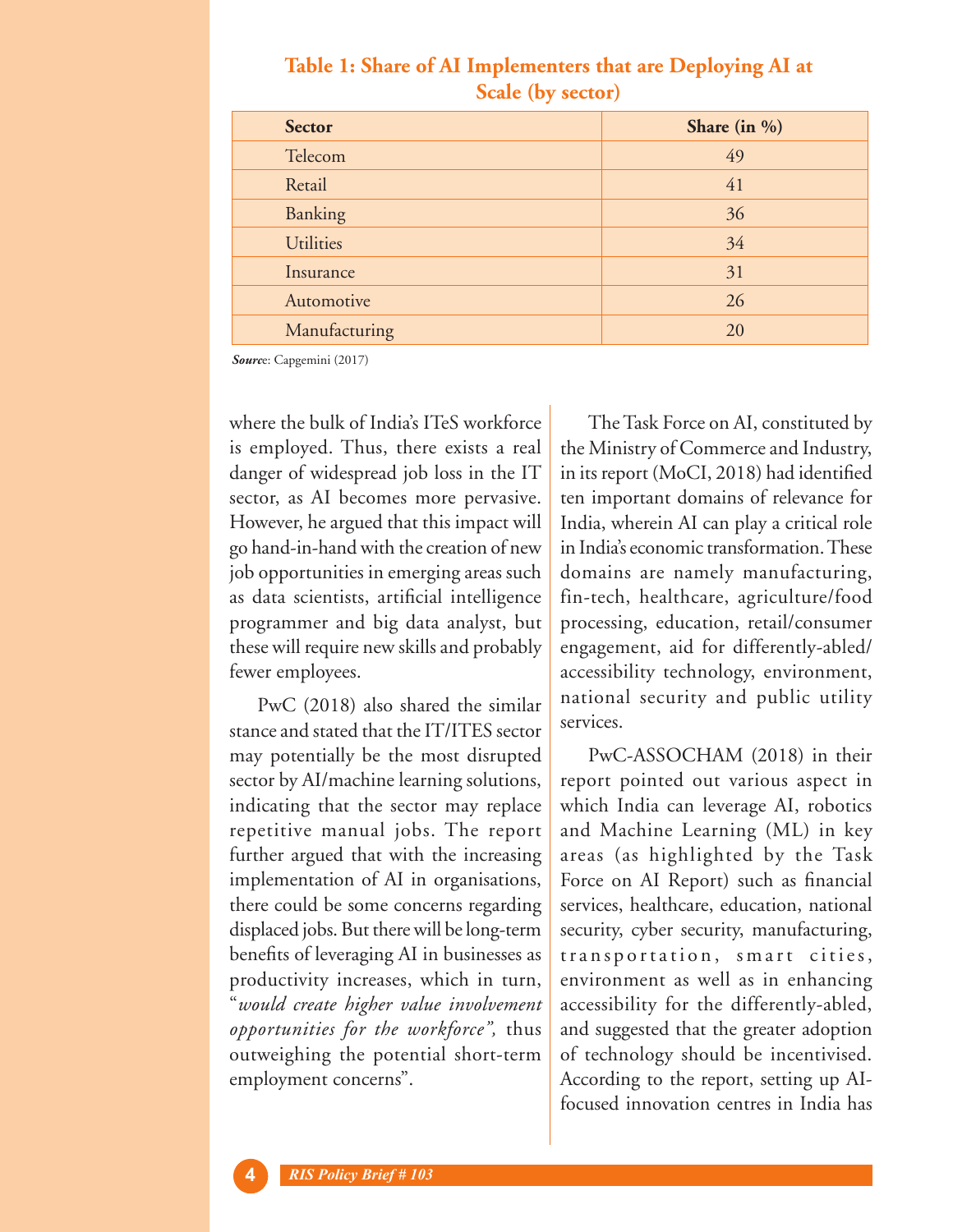been facilitated with initiatives such as "Digital India" and "Make in India" in the recent times. Among the surveyed companies, more than 36 per cent of large financial establishments have already invested in these technologies and around 70 per cent have planned to embrace it in the near future.

PwC (2019), based on nearly 1000 responses from CXOs and decision makers from India and other regions, found that fewer Indian executives (32 per cent) expressed concerns about budget constraint in implementing AI, signifying a greater willingness to invest in AI, as compared to the global response (40 per cent). Efficiency gains emerged as the biggest driver for investing in AI, with nearly 80 per cent of Indian respondents cited it as the primary factor whereas 73 per cent of the global respondents cited the same. Similarly, when compared to global respondents, higher number of Indian respondents cited revenue enhancement as their second important driver; while a significantly greater number of respondents from India cited market-leading innovation as their third important driver to invest in AI. This could be a sign that organisations in India are investing in AI to also create a competitive advantage rather than just using it for revenue enhancement or efficiency improvement, which is very crucial to capture new markets globally.

# **AI and New Job Roles in the Indian Context**

Many studies have pointed out that there will be creation/generation of new jobs in light of the deployment of AI in work places. The NASSCOM-FICCI-EY

(2017) study on future of jobs in India, in light of the increasing deployment of exponential technologies such as AI, projected that 9 per cent of the workforce in India would be deployed in the new jobs that do not exist today while 37 per cent would be deployed in jobs that have radically changed skill sets and 54 per cent will fall under unchanged job category. The report also argued that the impact of these three primary forces is expected to be disruptive on sectors such as IT-BPM (Information Technology-Business Process Management) and BFSI (Banking, Financial Services and Insurance) and relatively lower on core manufacturing sectors such as apparel and leather.

Going deeper at the sectoral levels, the report presented the following changed job scenarios in 2022 for the sectors namely IT-BPM, automotive, Retail (food and grocery), textiles and banking in India (Table 2).

According to study done by Broadband India Forum (BIF), in consultation with the Electronics Skill Council of India, Agriculture Skill Council and Healthcare Sector Skill Council, Internet of Things (IoT) and Artificial Intelligence (AI) based applications will create over 2.8 million jobs in rural India over a period of 8 to 10 years with an annual value of INR 60,000 crore (app. USD 9 Bn). Out of the 2.8 million jobs, at least 2.1 lakh jobs will be created in the agriculture sector and the other 0.7 million jobs in the rural healthcare sector (BIF, 2019).

NASSCOM (2018) in its report has classified job roles in AI and Big Data Analytics into five major job families, viz. architecture, administration/governance,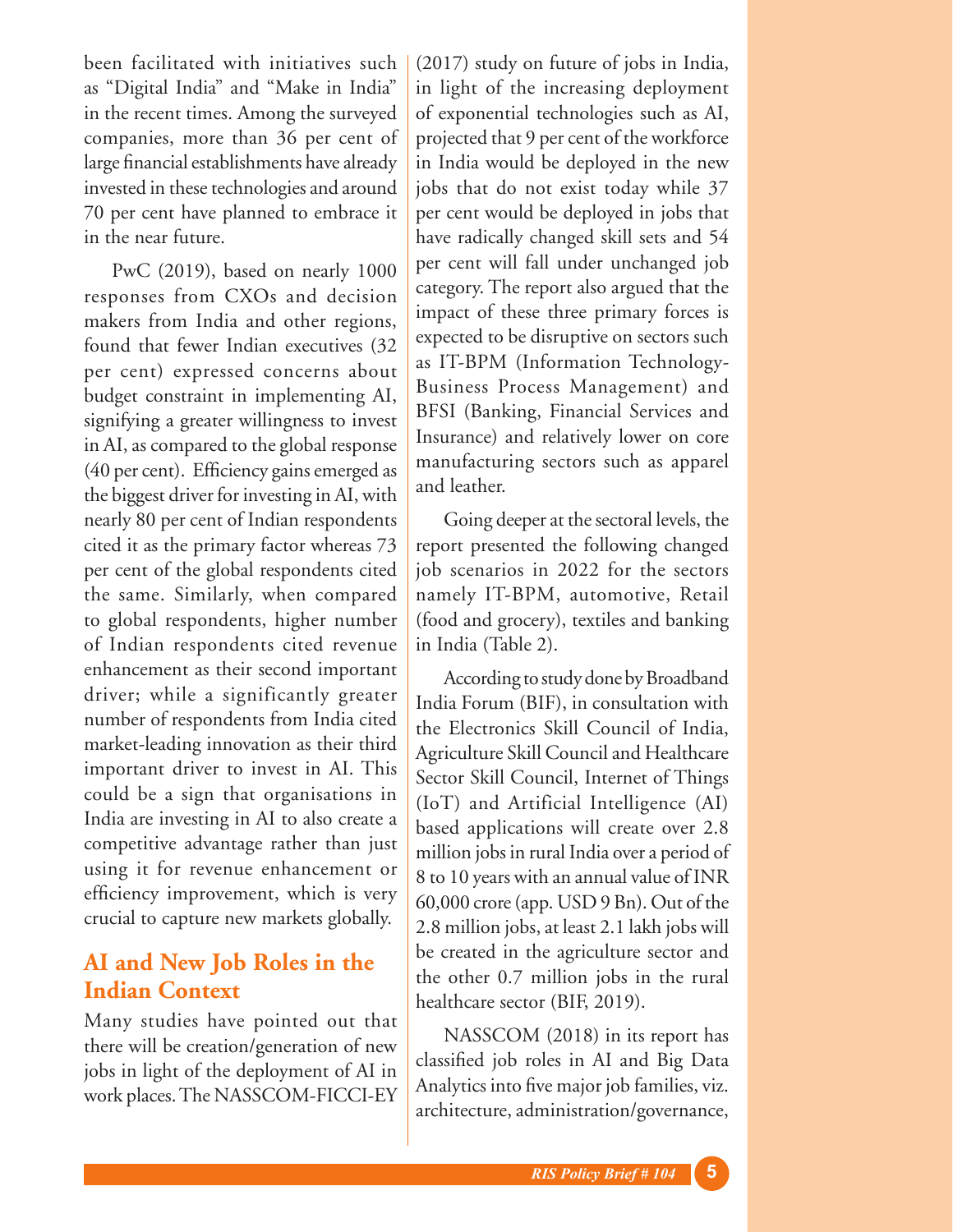|  | Table 2: Changed Job Scenario in India in 2022 |
|--|------------------------------------------------|
|--|------------------------------------------------|

| <b>Expected</b>                 | <b>Expected</b> | Current | $%$ of                          | <b>Incremental Total jobs</b>               |      | $%$ of    | $%$ of    |
|---------------------------------|-----------------|---------|---------------------------------|---------------------------------------------|------|-----------|-----------|
| size of sector                  | $\frac{0}{0}$   | jobs in | current                         | jobs created (millions) jobs that jobs that |      |           |           |
| (billions                       | growth          | sector  |                                 | sector jobs over 5 years                    |      | will be   | will be   |
| <b>US\$)</b>                    |                 |         | in sector (millions) threatened | (millions)                                  |      | new       | changed   |
| <b>IT-BPM</b>                   |                 |         |                                 |                                             |      |           |           |
| 240                             | 9               | $-3.9$  | $20 - 35$                       | 0.7                                         | 4.5  | $10-20$   | $60 - 65$ |
| <b>Automotive OEM</b>           |                 |         |                                 |                                             |      |           |           |
| 4.032                           | $8 - 8.5$       | 2.04    | $15 - 20$                       | 0.17                                        | 2.2  | $10-15$   | 55-60     |
| <b>Automotive Components</b>    |                 |         |                                 |                                             |      |           |           |
| 4,500                           | $9.5 - 10$      | 5.99    | $15 - 20$                       | 0.93                                        | 6.92 | $10-15$   | $55 - 60$ |
| <b>Retail: Food and Grocery</b> |                 |         |                                 |                                             |      |           |           |
| 865                             | $11 - 11.5$     | 21.4    | $15 - 20$                       | 0.52                                        | 22   | $5-10$    | $20 - 25$ |
| <b>Textile: Weaving</b>         |                 |         |                                 |                                             |      |           |           |
| 105                             | $12 - 12.5$     | 7.7     | $10-15$                         | 1.6                                         | 9.3  | $5-10$    | $30 - 35$ |
| <b>Textile: Garmenting</b>      |                 |         |                                 |                                             |      |           |           |
| 136                             | 12.5-13         | 19.3    | $15 - 20$                       | 12.1                                        | 31.4 | $10-15$   | 35-40     |
| <b>Banking</b>                  |                 |         |                                 |                                             |      |           |           |
| N.A.                            | 12.5-13         | 1.24    | $20 - 25$                       | 0.22                                        | 1.46 | $15 - 20$ | 55-60     |

*Source:* NASSCOM-FICCI-EY (2017)

engineering, analysis and decision making. Under each job family, set of jobs could be as follows (Table 3):

next three years. There is going to be a huge scope for employment in various sectors esp. in IT/ITeS companies.

increase from ~62,000 to 1,40,000 in the

According to the same report, the talent-demand supply gap in AI and Big Data Analytics has been expected to MoCI (2018) enumerates various new job roles that would emerge

 **Table 3: Job Families and Job Roles** 

| <b>Job Family</b>      | Set of Jobs           |                             |                         |                      |  |  |
|------------------------|-----------------------|-----------------------------|-------------------------|----------------------|--|--|
| Architecture           | Data Architect        | Solution<br>Architect       | Data Engineer           |                      |  |  |
| <b>Administration</b>  | Database              | Security                    | Data Steward            | DevOps               |  |  |
| and Governance         | Administrator         | Analyst                     |                         | Engineer             |  |  |
| Engineering            | ML Engineer           | Hardware<br>Engineer        | Integration<br>Engineer | <b>Test Engineer</b> |  |  |
| <b>Analysis</b>        | Data Scientist        | Data Quality<br>Analyst     | <b>BI</b> Analyst       | Applied<br>Scientist |  |  |
| <b>Decision Making</b> | Chief Data<br>Officer | Data Sciences<br>Consultant | Product<br>Manager      |                      |  |  |

*Sourc*e: NASSCOM (2018)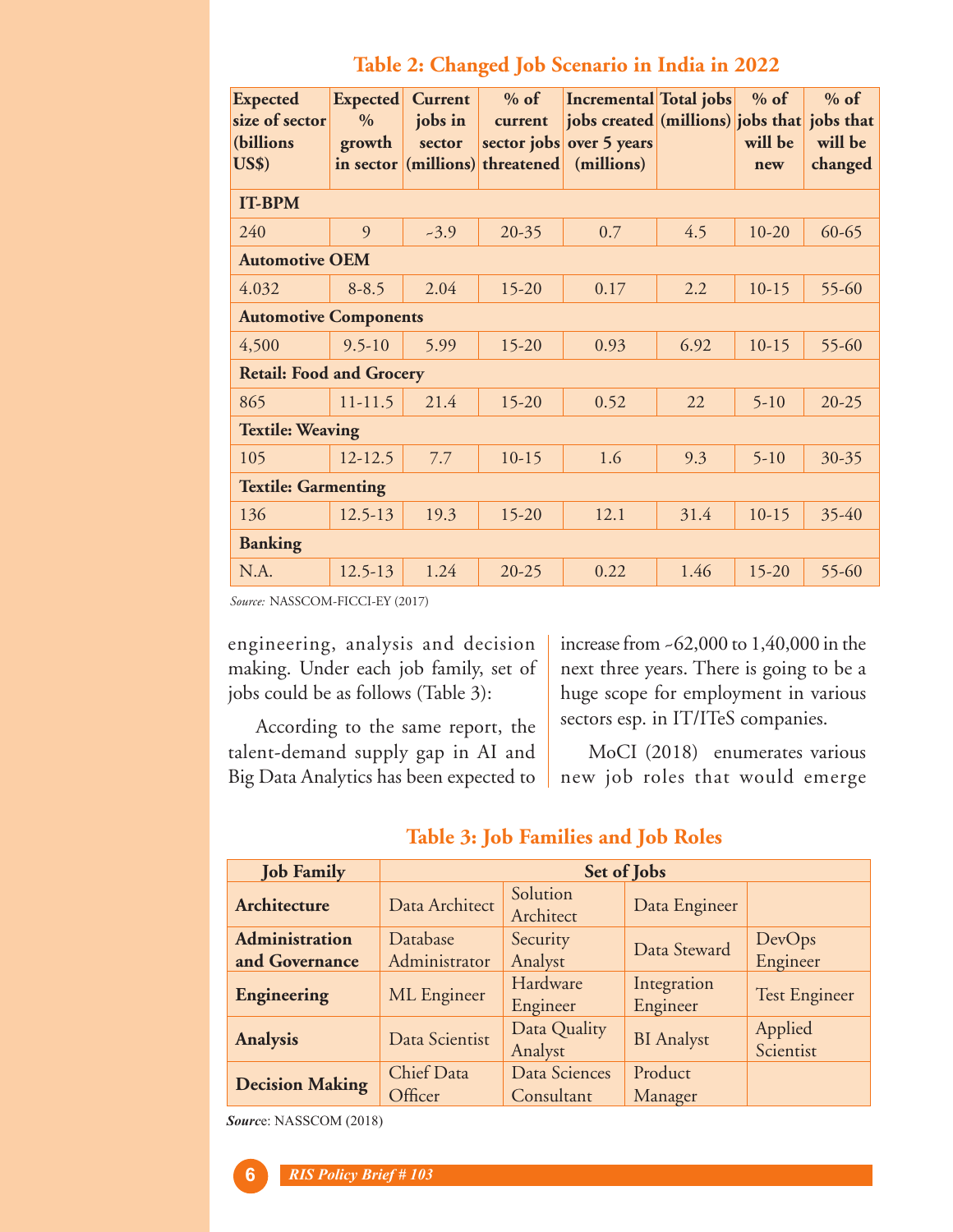subsequently in near future. Some of these new job roles would be as follows:

- Advisory and teaching roles for AI and related technologies
- In Healthcare sector: Bioinformatics experts, counselors, data analyst and technicians who could run AI assisted diagnostics and robotics
- In IT/ITeS sector: Data scientists, data analysts, language processing specialists, data architects, AI programmer etc.

MeitY (2019) observed that by 2025, digital interventions (including AI) would lead to the redeployment of about 40-45 million workers (through retraining and re-skilling) and create about 20 million new jobs in India. The major sectors that would see the influx of new jobs created includes IT-BPM, manufacturing, agriculture, transport and logistics.

The study by Microsoft and IDC (2019), based on the survey of 200 business leaders and 202 workers in India (belonging to various verticals such as healthcare, agriculture, manufacturing, automotive, retail, services etc), found that Indian business leaders and workers have positive views about the AI's impact on the future of jobs. More than half (64 percent of business leaders and 63 per cent of workers) believe that AI will either help to do their existing jobs better or reduce repetitive routine tasks. When it comes to creating or replacing jobs, 16 per cent of business leaders believe that AI will create new jobs, while 18 per cent think that AI will replace workers. Interestingly, workers are more optimistic, with only 4 per cent expecting AI to replace jobs, and 21 per cent to create new ones.

NASSCOM (2020), in its latest report, has stated that AI and Data have the potential to add USD 540-500 billion to India's GDP by 2025 and nearly 45 per cent of this value is likely to be delivered by three sectors namely consumer goods and retail; agriculture; and banking and insurance. Other contributing sectors include telecom, media and IT; energy; transport and logistics and auto manufacturing and assembly, followed by healthcare. The report has not spelt the impact on the jobs as such, but stated that there is a need to define AI roles such as data scientists, data engineers and translators to effectively fill the demandsupply gaps in AI workforce that might be seen in these sectors.

A study conducted by ICRIER (2020), based on econometric estimation, found that there is a positive and significant relation between AI using firms and Total Factor Productivity (TFP) growth. The estimate suggested that a unit increase in AI intensity will increase TFP growth by 0.05 per cent. It found that a unit increase in AI intensity by AI-using firms can return USD 67.25 billion or 2.5 per cent of GDP to the Indian economy in the near-term. On jobs scenario, the report argued that "*the existing AI applications do not have the potential to replace all tasks conducted by labor en masse, but only those tasks that are routine and non-cognitive*". It also stated that in the short-term, there will be jobs replacement; however, in the medium to long-term there may be creation of more jobs. It further stated that the emergence of data annotation and labelling companies in India provides for a huge opportunity for India's high-school graduates and such easily trainable tasks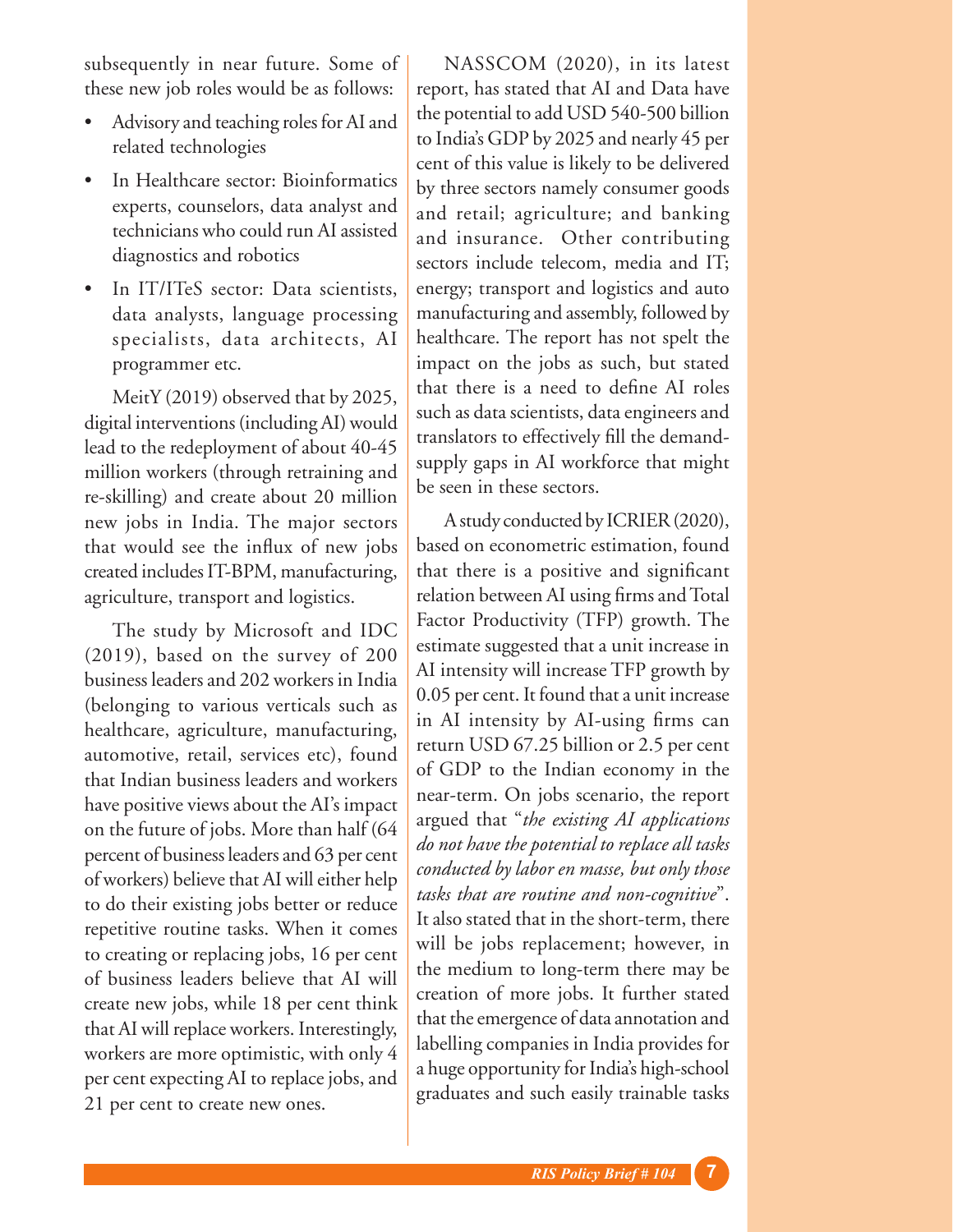<sup>7</sup> FICCI-NASSCOM-EY. 2017. P. 10.

can improve the employability of India's emerging labour force. According to this Report, the sectors that are likely to get impacted by the AI are financial services, manufacturing, transportation, shipping, etc.; while the specific profiles that are expected to get replaced include the role of data entry clerks, cashiers, financial analysts, telemarketers, customer-service executives, etc.

Intel (2020) in its recent report, based on the two surveys, viz. the Suitability of Machine Learning (SML) Survey among 3,099 employees across 106 Indian occupations (designed to measure the suitability for machine learning for each occupation), and the AI and Future of Work Survey of 301 firms across Indian sectors (that have adopted AI/machine learning (ML) in their workflows), found that "*over 70 per cent of the surveyed respondents expect their organisational headcount to increase in response to AI over the next two years*".

From the various reports and studies mentioned above, it can be inferred that the prospects of creation of more jobs in the future due to AI looks promising; however in short-term there could be a scenario of job losses seen in some sectors. Both the government and industry is wary of this scenario and are taking initiatives to re-skill and train the existing workforce to help them remain viable in the changing scenario.

According to FICCI-NASSCOM-Ernst & Young (2017) joint study, the future scenario of jobs in India will depend on the interplay between three primary forces, i.e. globalisation, demographic changes and the adoption of Industry 4.0 exponential technologies

(including AI) by the Indian industries and country's response to it. It further argued that these three primary forces will lead to creation of new jobs along with a section of jobs requiring significantly new skill sets and a set of jobs that may cease to exist.<sup>7</sup>

NITI Aayog in its report on "Responsible AI" (NITI, 2021) has taken into consideration the 'impact on jobs' as one of the 'societal' considerations while identifying the broad Principles of Responsible AI. It also ackowledged that "the rapid rise of AI has led to the automation of a number of routine jobs". It further stated that this area requires more in-depth research and therefore, following steps were proposed to be undertaken in the immediate future:

*"a. study the on-ground impact on job automation and develop targeted policies;*

*b. build human capacity to adapt to the changing landscape* 

*c. recognise and safeguard the interests of citizens under new job roles, such as gig workers; and*

*d. to have a long-term strategy to harvest the economic potential of AI."* (NITI 2021, p. 26-27)

# **Conclusion and Way Forward**

It becomes clear from various studies and reports on the impact of AI on employment in India, that there might be negative impact on the jobs and employment scenario; but in the medium to long-term there is a possibility that such loss can be compensated with new job creation in various sectors in India.

In order to ascertain that AI can be leveraged to accelerate economic growth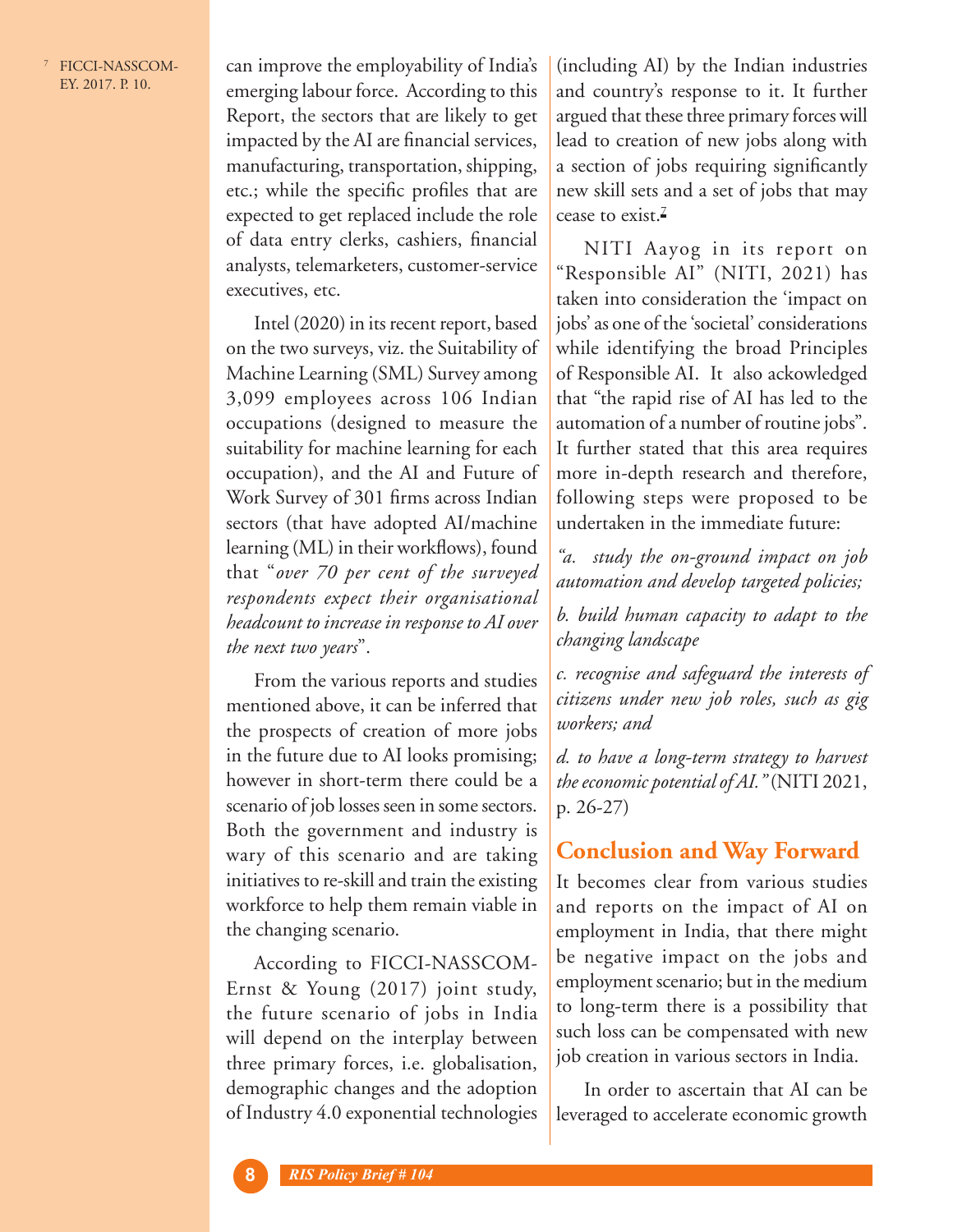and societal development in India, the following policy suggestions are made:

*Capacity Building and Skill Development*: In order to address the challenge of lack of required AI skills among the existing workforce, the Ministry of Human Resource Development along with the respective line Ministries, Ministry of Skill Development and Entrepreneurship and industry associations should lead the efforts of capacity building though skill development of their workforce. It has also been argued that with since almost 50 per cent of India's population is below the age of 25, a significant step would be to prepare the young workforce by imparting online training programs, introducing courses on AI and automation in the existing education curriculum at schools and colleges and also providing training programs for new hires by the industry (Desouza and Somvanshi, 2019).

In December 2019, the Ministry of Electronics and Information Technology (MeitY) has approved the expansion of the NASSCOM's 'Future Skills' initiative to industry professionals across different segments, higher education students and government officials, with a goal to train four lakh professionals in the next three years. It will also invest INR 436 Cr over a period of three years on this initiative.<sup>8</sup> Such initiatives should be effectively utilised in re-skilling or up-skilling the workforce. However, given the huge number of working professionals which need this type of capacity building and skill development trainings, it is necessary that various other industry associations should also pitch in their resources. The

other line ministries should also be roped in this Skilling Initiative for training of the workforce in their respective sectors.

*Education and Training***:** Imparting necessary AI education and training to the students, who are going to be future workforce, is a must to ensure that they could adjust to the demands of changed job profiles. "#AIForAll" has been made a key vision in the NITI Aayog's 'National Strategy for Artificial Intelligence' report (NITI, 2018). Both NITI Aayog (2018) and AI Task Force Report (MoCI, 2017) have pitched in for devising an 'AI Education Strategy' to develop human resource with necessary skill set. It will be useful to have sector-specific education and training programmes at the specialised institutes, to cater to the needs and requirements of respective sector.

In May 2020, the National e-Governance Division (NeGD), Ministry of Electronics and Information Technology, Government of India and Intel India have launched a "National Programme for Government Schools: Responsible AI for Youth". The objective is to empower the young school students to become 'AI Ready'.9

Similarly, with a vision to empower and train the young minds of school students of the country with the latest digital technologies such as AI, an "AI-based Module" was launched by the NITI Aayog, Atal Innovation Mission (AIM) in collaboration with NASSCOM.10 The National Skill Development Corporation (NSDC) can also play a key role in promoting AI-related skills training programmes

- <sup>8</sup> https://government.economictimes.indiatimes. com/news/technology/ centre-approves-expansion-of-future-skills-initiative/72881055#:~: text=next%20three%20 years.-,The%20government%20would%20invest%20Rs%20436%20 crore%20over%20a%20 period,the%20government%20for%20the%20 initiative.
- <sup>9</sup> https:// responsibleaiforyouth. negd.in/home
- <sup>10</sup> https://cio.economictimes.indiatimes. com/news/next-gentechnologies/niti-aayognasscom-jointly-launchai-based-modules-forschools/74369491

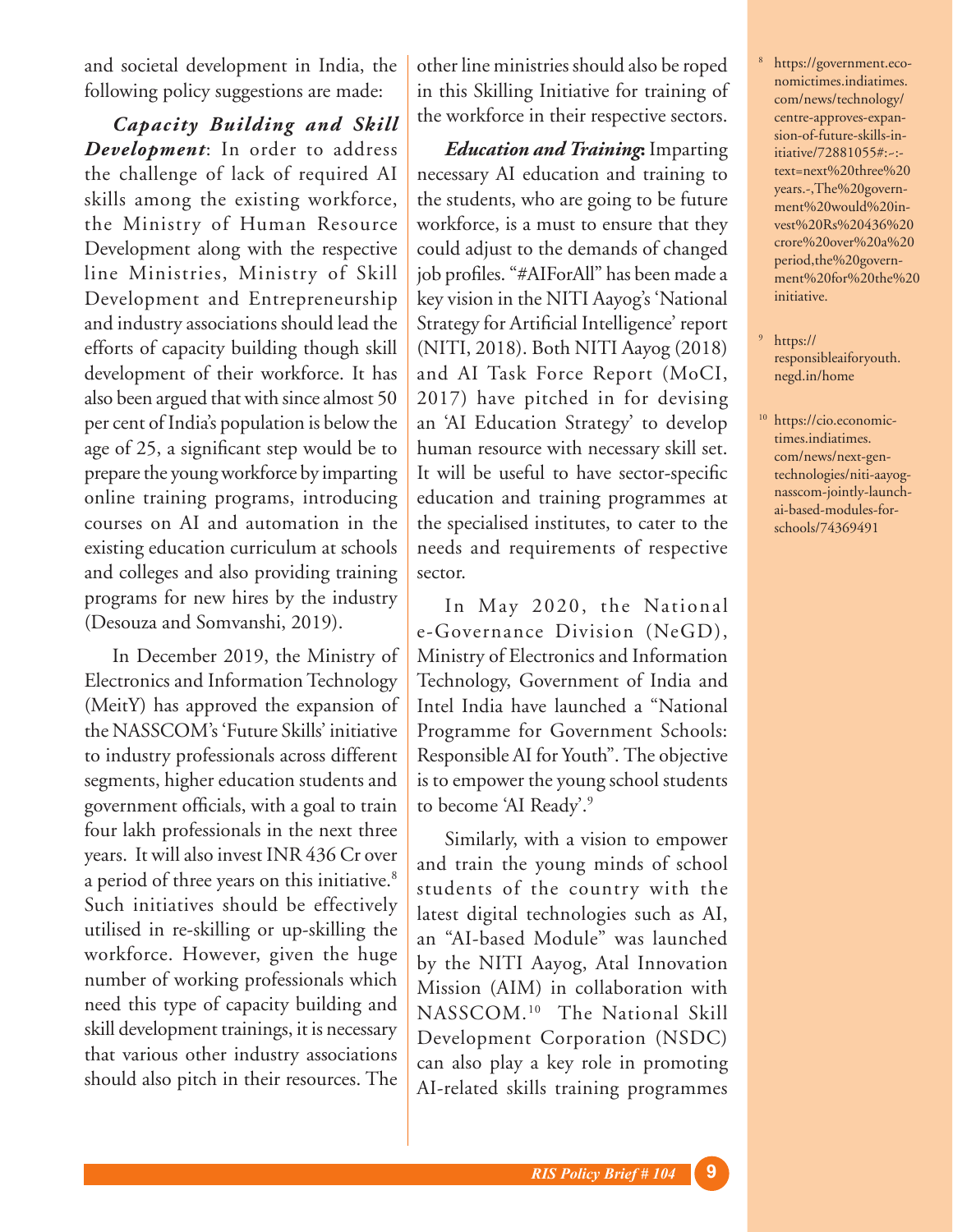under the Skill India mission of the government. These endeavours can play a critical role in development of skilled human resource in the future. There is a need to ensure that these initiatives are executed in a timely and effective manner with all the involved stakeholders playing their part in earnest manner.

*Need to Devise a Social Policy*: There is a need to rethink social protection policy framework. According to the World Social Protection Report 2017- 19 (ILO, 2017) the share of workers covered by at least one social security programme/scheme in India is only 19 per cent. Given this low social safety net, the vulnerability of the workers could get worse in case of job losses owing to AI. In this context, ideas such as provision of livelihood insurance and universal basic income need to be discussed at the policy circles and an appropriate policy guideline should be formulated. Desouza and Somvanshi (2019) have argued that instead of framing policies and incentives to create employment opportunities in areas that are going to be the negatively impacted in terms of jobs and employment due to AI, it will be better to create more employment opportunities in the domains that are least vulnerable to automation such as healthcare, education, tourism, and arts having a high element of human engagement that cannot be easily automated.

*Need for Setting-Up of an Inter-Agency Coordination Authority for AI***:** Since the AI technology is all pervasive, it would be useful to have a national level Inter-Agency Coordination Authority for AI which would work as a central

monitoring and guiding institution for coordinating the research and applications of AI across various sectors, while also taking policy decisions around the issues of job replacements, job creation, job re-skilling/training, and also on the social protection measures, in order to minimise the negative impact of AI deployment in a particular sector. Such an Inter-Agency Authority should have members from all the relevant stakeholders such as ministries/departments, industry, academia, research, civil society and media.

*Need for India-specific Studies:* There have been very limited or few studies done so far on analysing the impact of AI on jobs in India. Both NITI Aayog (2018, 2021) and MoCI (2018) AI Task Force Report have acknowledged this fact and advocated for more India-specific studies. Even the data from the available studies seems to be inadequate to enable policy makers make appropriate policy interventions across various sectors. Therefore, detailed technology impact assessment and socio-economic assessment studies are required to be undertaken across various sectors that are important to India in terms of providing large-scale employment such as automobile, textile, retail, customer services, ITeS, banking services, etc. Such an assessment would greatly help in gauging the intensity of the problem that may rise due to increasing deployment of AI in these sectors. This will help the policy makers in charting out appropriate measures such as need for re-skilling and training, creation of new avenues, shifting of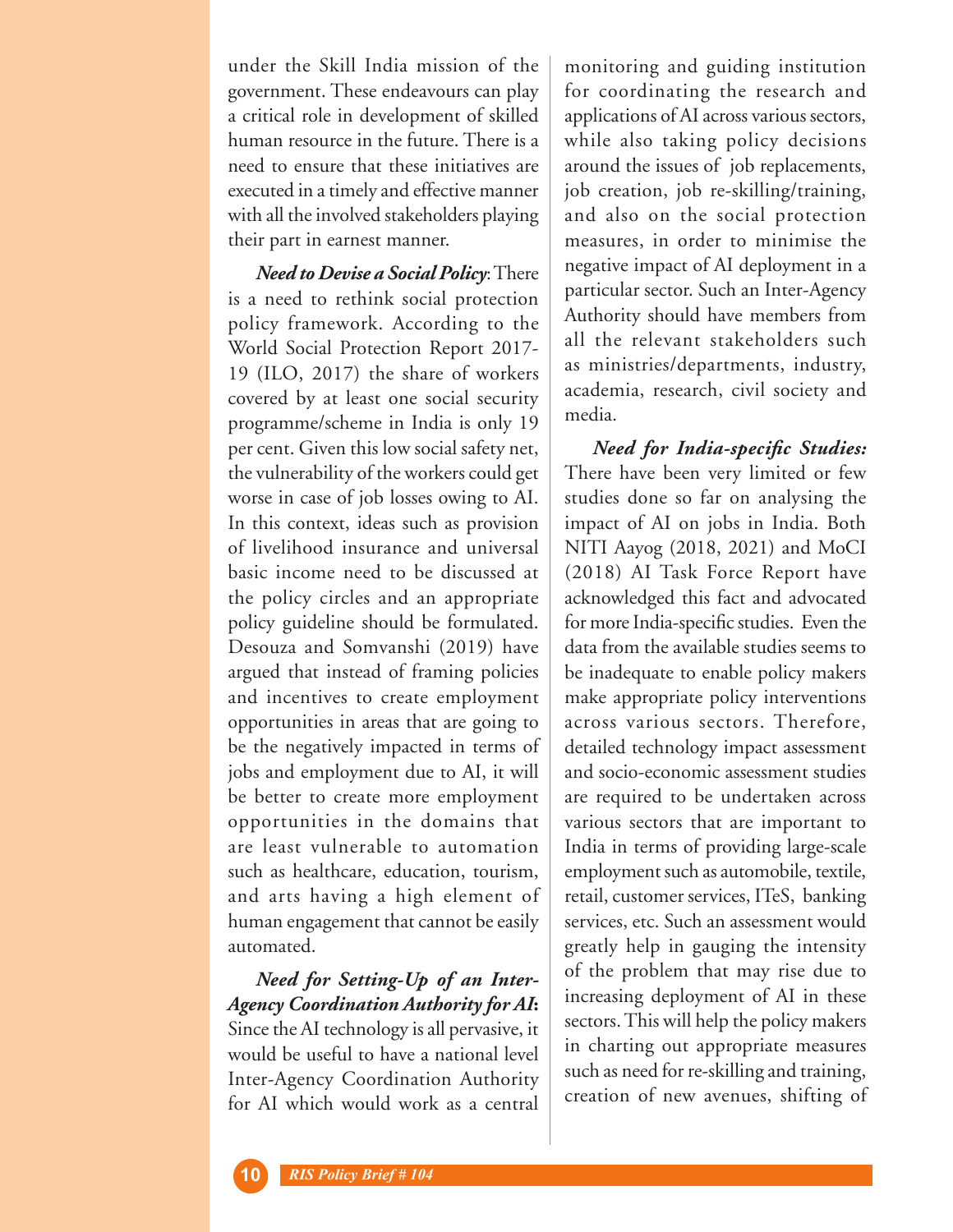the vulnerable workforce to the sectors that are not easily automatable due to AI, devising a supporting social security policy etc.

Finally, it is seen that most of the studies or reports have placed a positive outlook in terms of the impact of AI on jobs in India. There is an observation by the majority of the studies that in future there will be more jobs created in India due to AI. But in short-term, there could be job losses across some sectors. To prepare the workforce for the future opportunities and to offset the negative impact, there is an imperative to invest more on capacity building, skilling and training and also on devising appropriate social policy measures to help the lowskilled workforce in wake of any job loss. There is a need for all the stakeholders to work in a concerted manner to harness the opportunity and to address the challenge through appropriate policies and programmes.

### **References**

- Accenture. 2017. *Rewire for Growth: Accelerating India's Economic Growth with Artificial Intelligence*.
- Acemoglu, D., and P. Restrepo. 2018. "Artificial Intelligence, Automation and Work". *NBER Working Paper*. 24196.
- ADB. 2018. *Asian Development Outlook 2018*.
- BCG. 2018. *AI in the Factory of the Future*. Boston Consulting Group.
- Bessen, James. 2018. "AI and Jobs: The Role of Demand", *NBER Working Paper* 24235.
- BIF. 2019. *Job Creation Potential in Indian Agriculture and Healthcare Sector through Adoption of IoT and AI* Broadband India Forum*.*
- Capgemini. 2017. *Turning AI into Concrete Value.*  Capgemini Consulting.
- CIS. 2018. *AI and the Manufacturing and Services Industry in India*. Centre for Internet and Society.
- FICCI-NASSCOM-Ernst &Young. 2017.*Future of Jobs in India: A 2022 Perspective*.
- Finnigan, Dan. 2016. "Robots and Automation May Not Take Your Desk Job After All". *Harvard Business Review* . https://hbr.org/2016/11/ robots-and-automation-may-not-take-yourdesk-job-after-all?referral=03759&cm\_vc=rr\_ item\_page.bottom
- Ford, Martin. 2015. *Rise of the Robots: Technology and the Threat of a Jobless Future*. Basic Books.
- Frank, Morgan R. , David Autor, James E. Bessen, Erik Brynjolfsson *et al.* 2019. "Toward Understanding the Impact of Artificial Intelligence on Labor". *PNAS*. 116 (14) 6531-6539.
- Frey, Carl Benedikt, and Michael Osborne. 2013. "The Future of Employment: How Susceptible are Jobs to Computerisation". *Working Paper*, Oxford Martin School.
- Frey, Carl Benedikt, and Michael Osborne. 2013. "The Future of Employment: How Susceptible are Jobs to Computerisation". *Working Paper*, Oxford Martin School.
- Gent, Edd. 2017. "Why Automation Could be a Threat to India's Growth*". Future Now. Artificial Intelligence*. BBC.
- Graetz, Georg, and Guy Michaels. 2015. *Robots at Work*. Centre for Economic Performance.
- ICRIER. 2020. *Implications of AI on the Indian Economy.*
- Infosys. 2018. *Leadership in the Age of AI*.
- Intel. 2020. *The Impact of AI on the Indian Labour Market.*
- Krasadakis, George. 2018. *Artificial Intelligence: The Impact on Employment and the Workforce*. https://medium.com/innovation-machine/ artificial-intelligence-3c6d80072416
- MAPI. 2019*. The Manufacturing Evolution How AI Will Transform Manufacturing & the Workforce of the Future*. MAPI Foundation.
- McDonald, Scott. 2017. "The advance of AI is uncertain. But that doesn't mean we can't prepare for it". World Economic Forum Agenda. https://www.weforum.org/agenda/2017/10/ the-uncertain-advance-of-artificial-intelligencerequires-a-flexible-human-resource-strategy
- McKinsey. 2017. *A Future That Works: Automation, Employment and Productivity*.
- MeitY. 2019. *India's Trillion Dollar Digital Opportunity*. Ministry of Electronics and Information Technology. Government of India.